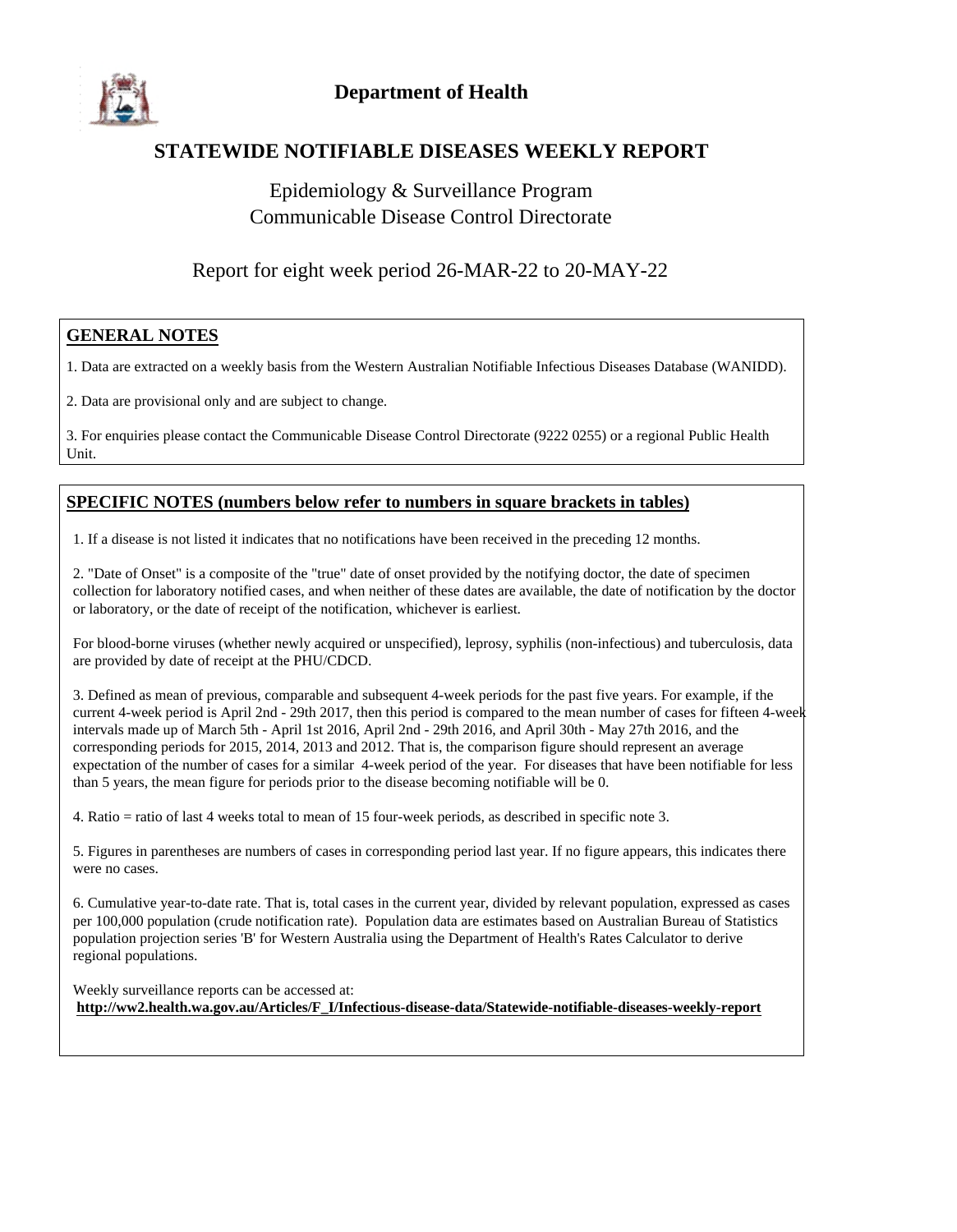## **STATEWIDE notifications for past 8 weeks**[1] **(by date of onset**[2]**)**

|                                                                                                                                                                         |                                                           | <b>Week Ending</b>                                                    |                                                      |                                                                     |                              |                                                        |                                          |                                            |                                                                 |                                                            |                                                 |                                                              | Mean of                                                     |                                                      |
|-------------------------------------------------------------------------------------------------------------------------------------------------------------------------|-----------------------------------------------------------|-----------------------------------------------------------------------|------------------------------------------------------|---------------------------------------------------------------------|------------------------------|--------------------------------------------------------|------------------------------------------|--------------------------------------------|-----------------------------------------------------------------|------------------------------------------------------------|-------------------------------------------------|--------------------------------------------------------------|-------------------------------------------------------------|------------------------------------------------------|
|                                                                                                                                                                         |                                                           |                                                                       |                                                      | 01/04 08/04 15/04 22/04 29/04                                       |                              | 06/05                                                  | 13/05 20/05                              |                                            |                                                                 | <b>Cumulative Total</b><br>to end of week 20               |                                                 | <b>Total</b>                                                 | $15 \times 4$                                               |                                                      |
| <b>Disease Category/Disease</b>                                                                                                                                         |                                                           |                                                                       |                                                      |                                                                     |                              |                                                        |                                          |                                            | 2022                                                            | 2021                                                       | 2020                                            | Last 4<br>Weeks                                              | week<br>periods[3]                                          | Ratio<br>[4]                                         |
| Blood-borne diseases[2]                                                                                                                                                 |                                                           |                                                                       |                                                      |                                                                     |                              |                                                        |                                          |                                            |                                                                 |                                                            |                                                 |                                                              |                                                             |                                                      |
| Hepatitis B (unspecified)<br>Hepatitis C (newly acquired)<br>Hepatitis C (unspecified)<br><b>Hepatitis D</b>                                                            | $\overline{7}$<br>17                                      | 5<br>15                                                               | 14<br>10                                             | 5<br>3<br>9                                                         | 4<br>5                       | 14<br>$\overline{2}$<br>13                             | 9<br>1<br>13                             | 16<br>14<br>$\mathbf{1}$                   | 160<br>22<br>268<br>2                                           | 282<br>28<br>414<br>3                                      | 167<br>33<br>302<br>$\Omega$                    | 43<br>3<br>45<br>1                                           | 35.5<br>8.5<br>66.7<br>0.4                                  | 1.2<br>0.4<br>0.7<br>2.5                             |
| <b>Enteric diseases</b>                                                                                                                                                 |                                                           |                                                                       |                                                      |                                                                     |                              |                                                        |                                          |                                            |                                                                 |                                                            |                                                 |                                                              |                                                             |                                                      |
| Campylobacteriosis<br>Cryptosporidiosis<br><b>Hepatitis A</b><br>Listeriosis<br>Rotavirus<br>STEC/VTEC infection<br>Salmonellosis<br>Shigellosis                        | 41<br>8<br>4<br>6<br>33<br>$\overline{\mathbf{4}}$        | 57<br>11<br>7<br>3<br>26<br>$\overline{2}$                            | 61<br>2<br>3<br>3<br>19<br>3                         | 59<br>$\overline{2}$<br>8<br>$\overline{4}$<br>16<br>3              | 58<br>9<br>5<br>5<br>13<br>3 | 59<br>6<br>9<br>$\overline{2}$<br>16<br>$\overline{2}$ | 57<br>4<br>7<br>3<br>6<br>$\overline{2}$ | 63<br>4<br>1<br>5<br>5<br>8<br>3           | 1197<br>146<br>3<br>1<br>136<br>82<br>393<br>45                 | 1124<br>60<br>1<br>$\overline{2}$<br>51<br>46<br>509<br>36 | 1050<br>450<br>6<br>1<br>92<br>56<br>887<br>133 | 237<br>23<br>1<br>$\mathbf 0$<br>26<br>15<br>43<br>10        | 197.5<br>19.8<br>0.6<br>0.4<br>28.1<br>6.9<br>157.0<br>14.8 | 1.2<br>1.2<br>1.7<br>0.0<br>0.9<br>2.2<br>0.3<br>0.7 |
| Typhoid<br>Vibrio parahaemolyticus                                                                                                                                      |                                                           |                                                                       |                                                      |                                                                     |                              | 1                                                      |                                          |                                            | 5<br>3                                                          | 1<br>3                                                     | 3<br>2                                          | $\Omega$<br>1                                                | 0.5<br>0.8                                                  | 0.0<br>1.3                                           |
| Yersiniosis<br>Sexually transmissible infections                                                                                                                        | 1                                                         |                                                                       |                                                      |                                                                     | 1                            |                                                        |                                          |                                            | 8                                                               | 15                                                         | 5                                               | 1                                                            | 1.5                                                         | 0.7                                                  |
| Chlamydia (genital)<br>Gonorrhoea<br>Syphilis (congenital)<br>Syphilis - Infectious                                                                                     | 163<br>44<br>9                                            | 176<br>53<br>14                                                       | 158<br>43<br>14                                      | 141<br>41<br>12                                                     | 166<br>58<br>14              | 198<br>67<br>18                                        | 225<br>63<br>20                          | 227<br>56<br>19                            | 4067<br>1105<br>2<br>316                                        | 4282<br>1071<br>3<br>329                                   | 4367<br>1583<br>0<br>266                        | 816<br>244<br>$\mathbf 0$<br>71                              | 834.7<br>256.0<br>0.3<br>41.9                               | 1.0<br>1.0<br>0.0<br>1.7                             |
| Syphilis - Non-Infectious                                                                                                                                               | 5                                                         | 3                                                                     | 4                                                    | 3                                                                   | $\mathbf{1}$                 | 4                                                      | 6                                        | 3                                          | 82                                                              | 77                                                         | 81                                              | 14                                                           | 16.0                                                        | 0.9                                                  |
| Vaccine preventable diseases<br>Influenza<br>Mumps<br>Pertussis<br>Pneumococcal infection<br>Varicella (chicken pox)<br>Varicella (shingles)<br>Varicella (unspecified) | 3<br>$\mathbf{1}$<br>3<br>4<br>$\overline{7}$<br>58<br>47 | $\mathbf{1}$<br>$\overline{\mathbf{c}}$<br>$\overline{7}$<br>38<br>44 | $\mathbf{1}$<br>1<br>2<br>$\overline{2}$<br>37<br>46 | $\overline{7}$<br>1<br>1<br>3<br>40<br>39                           | 8<br>5<br>4<br>28<br>35      | 18<br>1<br>4<br>$\overline{7}$<br>28<br>43             | 42<br>5<br>$\overline{2}$<br>30<br>49    | 97<br>1<br>1<br>$\overline{7}$<br>30<br>55 | 184<br>1<br>17<br>49<br>123<br>911<br>967                       | 15<br>1<br>12<br>31<br>158<br>1099<br>652                  | 1158<br>9<br>96<br>41<br>155<br>924<br>510      | 165<br>0<br>$\overline{2}$<br>15<br>20<br>116<br>182         | 778.2<br>1.7<br>49.7<br>14.1<br>38.3<br>175.5<br>113.5      | 0.2<br>0.0<br>0.0<br>1.1<br>0.5<br>0.7<br>1.6        |
| <b>Vector-borne diseases</b>                                                                                                                                            |                                                           |                                                                       |                                                      |                                                                     |                              |                                                        |                                          |                                            |                                                                 |                                                            |                                                 |                                                              |                                                             |                                                      |
| <b>Barmah Forest virus</b><br>Chikungunya<br>Dengue fever<br>Malaria<br>Ross River virus<br>Typhus                                                                      | 1<br>13                                                   | 11<br>1                                                               | 1<br>3                                               | 4<br>$\mathbf{1}$                                                   | 1<br>1<br>2<br>5             | 1<br>4<br>1                                            | 1<br>2<br>$\mathbf{1}$                   | $\mathbf{1}$<br>4<br>1                     | 9<br>2<br>5<br>8<br>377<br>6                                    | 6<br>0<br>$\Omega$<br>6<br>401<br>8                        | 13<br>6<br>62<br>24<br>154<br>12                | 2<br>1<br>3<br>1<br>15<br>3                                  | 2.5<br>0.3<br>10.0<br>3.1<br>58.6<br>1.5                    | 0.8<br>3.8<br>0.3<br>0.3<br>0.3<br>2.0               |
| <b>Zoonotic diseases</b>                                                                                                                                                |                                                           |                                                                       |                                                      |                                                                     |                              |                                                        |                                          |                                            |                                                                 |                                                            |                                                 |                                                              |                                                             |                                                      |
| Q Fever<br><b>Other diseases</b>                                                                                                                                        |                                                           |                                                                       |                                                      |                                                                     |                              |                                                        |                                          |                                            | 1                                                               | 2                                                          | 2                                               | 0                                                            | 0.8                                                         | 0.0                                                  |
| Acute post-streptococcal glomerulon<br>COVID-19<br>Creutzfeldt-Jakob disease<br>Legionellosis<br>Leprosy<br>Melioidosis<br>Meningococcal infection                      | 1                                                         |                                                                       | 2                                                    | 3<br>27546 22123 19669 22001 21727 23176 32837 34019<br>4<br>1<br>1 | $\mathbf 1$                  |                                                        | 1<br>5<br>2                              | $\mathbf{1}$                               | 10<br>278095<br>-1<br>24<br>$\mathbf{1}$<br>$\overline{2}$<br>7 | $\overline{2}$<br>158<br>3<br>22<br>0<br>4<br>6            | $\mathbf{1}$<br>572<br>2<br>28<br>0<br>4<br>4   | $\mathbf{1}$<br>111759<br>0<br>7<br>0<br>0<br>$\overline{2}$ | 0.5<br>24.3<br>0.7<br>5.1<br>0.2<br>0.5<br>1.0              | 2.1<br>4605.5<br>0.0<br>1.4<br>0.0<br>0.0<br>2.0     |
| <b>RSV</b><br>Tuberculosis<br><b>iGAS</b>                                                                                                                               | 31<br>3<br>3                                              | 16<br>1<br>1                                                          | 17<br>$\mathbf{1}$<br>5                              | 10<br>3<br>5                                                        | 6<br>3<br>3                  | 5<br>5                                                 | 9<br>2<br>$\overline{7}$                 | 2<br>2<br>2                                | 920<br>34<br>76                                                 | 2<br>46<br>0                                               | 0<br>45<br>0                                    | 22<br>$\overline{7}$<br>17                                   | 0.0<br>9.8<br>0.0                                           | 0.0<br>0.7<br>0.0                                    |
| <b>Grand Total</b>                                                                                                                                                      |                                                           |                                                                       |                                                      | 28063 22617 20121 22430 22171 23704 33411 34648                     |                              |                                                        |                                          |                                            |                                                                 |                                                            |                                                 |                                                              |                                                             |                                                      |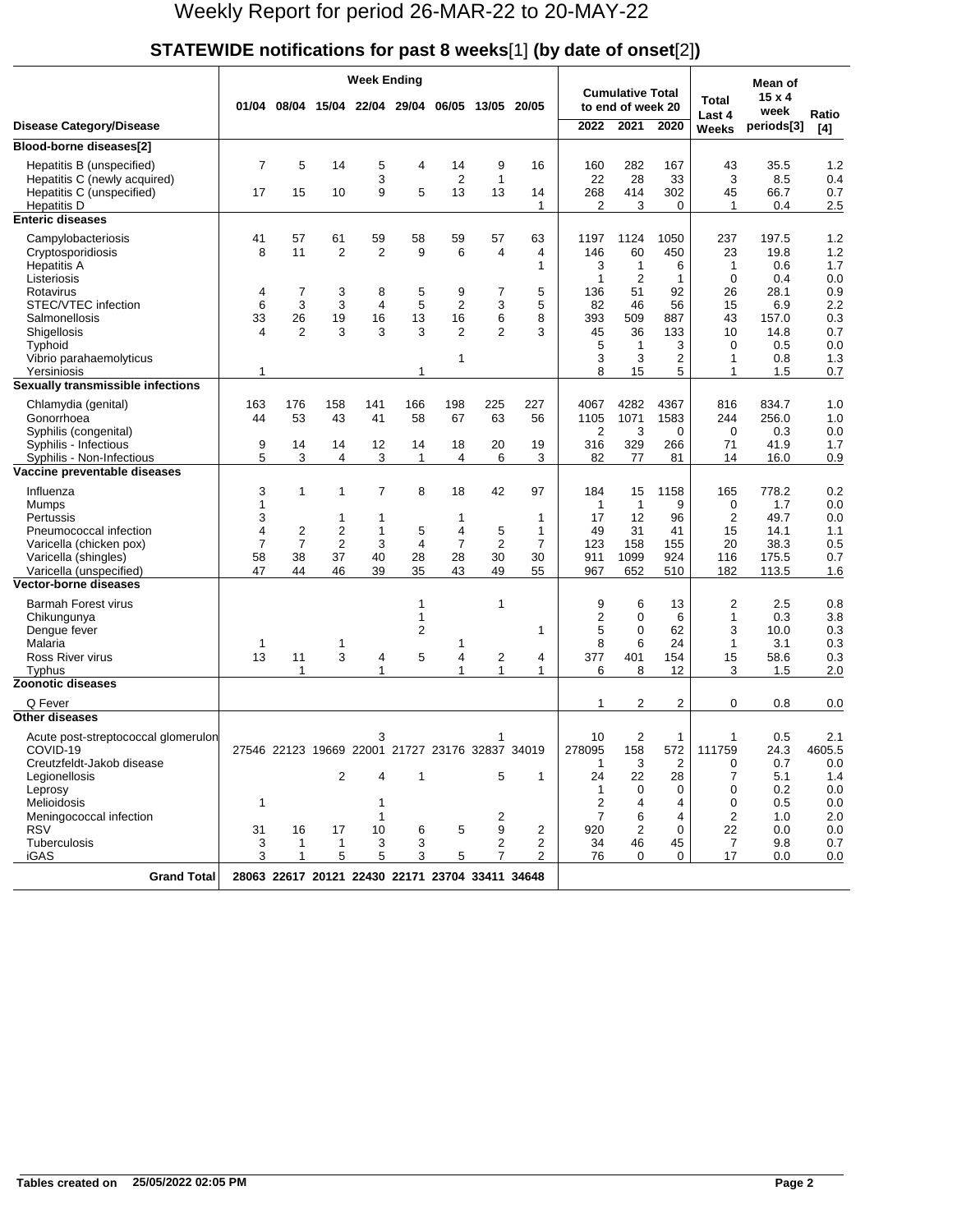#### **METROPOLITAN notifications for past 8 weeks**[1] **(by date of onset**[2]**)**

|                                                                                                                                                                                        |                                                      | <b>Week Ending</b>                              |                                                                              |                                                                                  |                                                                |                                                                                   |                                     |                                   |                                                                     |                                                                                    |                                                                                         |                                                                                  | Mean of                                                                  |                                                                    |
|----------------------------------------------------------------------------------------------------------------------------------------------------------------------------------------|------------------------------------------------------|-------------------------------------------------|------------------------------------------------------------------------------|----------------------------------------------------------------------------------|----------------------------------------------------------------|-----------------------------------------------------------------------------------|-------------------------------------|-----------------------------------|---------------------------------------------------------------------|------------------------------------------------------------------------------------|-----------------------------------------------------------------------------------------|----------------------------------------------------------------------------------|--------------------------------------------------------------------------|--------------------------------------------------------------------|
|                                                                                                                                                                                        |                                                      |                                                 |                                                                              | 01/04 08/04 15/04 22/04 29/04                                                    |                                                                |                                                                                   | 06/05 13/05                         | 20/05                             |                                                                     | <b>Cumulative Total</b><br>to end of week 20                                       |                                                                                         | $15 \times 4$<br>Total<br>week<br>Last 4                                         |                                                                          | Ratio                                                              |
| <b>Disease Category/Disease</b>                                                                                                                                                        |                                                      |                                                 |                                                                              |                                                                                  |                                                                |                                                                                   |                                     |                                   | 2022                                                                | 2021                                                                               | 2020                                                                                    | <b>Weeks</b>                                                                     | periods[3]                                                               | [4]                                                                |
| Blood-borne diseases[2]                                                                                                                                                                |                                                      |                                                 |                                                                              |                                                                                  |                                                                |                                                                                   |                                     |                                   |                                                                     |                                                                                    |                                                                                         |                                                                                  |                                                                          |                                                                    |
| Hepatitis B (unspecified)<br>Hepatitis C (newly acquired)<br>Hepatitis C (unspecified)<br><b>Hepatitis D</b>                                                                           | 5<br>12                                              | 3<br>12                                         | 11<br>10                                                                     | 4<br>1<br>9                                                                      | 3<br>4                                                         | 12<br>$\overline{2}$<br>11                                                        | 7<br>1<br>9                         | 14<br>10<br>$\mathbf{1}$          | 127<br>17<br>199<br>$\overline{2}$                                  | 203<br>24<br>297<br>3                                                              | 145<br>25<br>214<br>$\Omega$                                                            | 36<br>3<br>34<br>$\mathbf{1}$                                                    | 29.5<br>6.5<br>47.3<br>0.3                                               | 1.2<br>0.5<br>0.7<br>3.0                                           |
| <b>Enteric diseases</b>                                                                                                                                                                |                                                      |                                                 |                                                                              |                                                                                  |                                                                |                                                                                   |                                     |                                   |                                                                     |                                                                                    |                                                                                         |                                                                                  |                                                                          |                                                                    |
| Campylobacteriosis<br>Cryptosporidiosis<br><b>Hepatitis A</b><br>Listeriosis<br>Rotavirus<br>STEC/VTEC infection<br>Salmonellosis<br>Shigellosis<br>Typhoid<br>Vibrio parahaemolyticus | 33<br>6<br>3<br>3<br>25<br>$\mathbf{1}$              | 41<br>9<br>$\overline{7}$<br>18<br>$\mathbf{1}$ | 48<br>$\overline{2}$<br>$\overline{2}$<br>$\mathbf{1}$<br>15<br>$\mathbf{1}$ | 50<br>$\overline{2}$<br>6<br>4<br>8<br>$\overline{1}$                            | 46<br>$\overline{\mathbf{4}}$<br>5<br>4<br>9<br>$\overline{2}$ | 44<br>4<br>$\overline{7}$<br>$\overline{2}$<br>12<br>$\mathbf{1}$<br>$\mathbf{1}$ | 46<br>4<br>6<br>2<br>2<br>1         | 46<br>3<br>1<br>5<br>3<br>6       | 948<br>111<br>2<br>$\mathbf{1}$<br>115<br>55<br>277<br>18<br>5<br>3 | 875<br>22<br>$\mathbf{1}$<br>$\mathbf{1}$<br>46<br>33<br>355<br>7<br>$\Omega$<br>3 | 841<br>394<br>5<br>$\Omega$<br>75<br>45<br>674<br>69<br>3<br>2                          | 182<br>15<br>1<br>$\Omega$<br>23<br>11<br>29<br>4<br>$\mathbf 0$<br>$\mathbf{1}$ | 156.4<br>11.1<br>0.5<br>0.3<br>17.1<br>5.6<br>116.3<br>6.5<br>0.4<br>0.5 | 1.2<br>1.4<br>2.1<br>0.0<br>1.3<br>2.0<br>0.2<br>0.6<br>0.0<br>1.9 |
| Yersiniosis<br>Sexually transmissible infections                                                                                                                                       | $\mathbf{1}$                                         |                                                 |                                                                              |                                                                                  | 1                                                              |                                                                                   |                                     |                                   | $\overline{7}$                                                      | 10                                                                                 | 5                                                                                       | 1                                                                                | 1.2                                                                      | 0.8                                                                |
| Chlamydia (genital)<br>Gonorrhoea<br>Syphilis - Infectious<br>Syphilis - Non-Infectious                                                                                                | 131<br>31<br>$\overline{7}$<br>5                     | 150<br>35<br>13<br>$\overline{2}$               | 132<br>29<br>11<br>1                                                         | 112<br>23<br>8<br>$\overline{2}$                                                 | 137<br>38<br>9                                                 | 150<br>39<br>12<br>3                                                              | 181<br>48<br>14<br>5                | 183<br>39<br>10<br>$\overline{2}$ | 3232<br>709<br>222<br>52                                            | 3395<br>642<br>178<br>59                                                           | 3382<br>1106<br>166<br>68                                                               | 651<br>164<br>45<br>10                                                           | 654.9<br>173.1<br>26.2<br>11.7                                           | 1.0<br>0.9<br>1.7<br>0.9                                           |
| Vaccine preventable diseases                                                                                                                                                           |                                                      |                                                 |                                                                              |                                                                                  |                                                                |                                                                                   |                                     |                                   |                                                                     |                                                                                    |                                                                                         |                                                                                  |                                                                          |                                                                    |
| Influenza<br>Pertussis<br>Pneumococcal infection<br>Varicella (chicken pox)<br>Varicella (shingles)<br>Varicella (unspecified)                                                         | 1<br>3<br>$\mathbf{1}$<br>$\overline{4}$<br>41<br>44 | 1<br>$\mathbf 2$<br>5<br>28<br>42               | $\mathbf{1}$<br>$\mathbf{1}$<br>$\mathbf{1}$<br>27<br>43                     | 4<br>$\mathbf{1}$<br>$\overline{2}$<br>30<br>37                                  | 6<br>3<br>19<br>31                                             | 11<br>1<br>3<br>6<br>21<br>38                                                     | 27<br>4<br>$\mathbf{1}$<br>21<br>43 | 67<br>1<br>4<br>19<br>45          | 124<br>14<br>22<br>88<br>630<br>886                                 | 6<br>10<br>18<br>115<br>777<br>625                                                 | 930<br>75<br>16<br>106<br>663<br>490                                                    | 111<br>$\overline{2}$<br>$\overline{7}$<br>14<br>80<br>157                       | 603.9<br>33.8<br>8.3<br>28.1<br>123.2<br>109.3                           | 0.2<br>0.1<br>0.8<br>0.5<br>0.6<br>1.4                             |
| <b>Vector-borne diseases</b>                                                                                                                                                           |                                                      |                                                 |                                                                              |                                                                                  |                                                                |                                                                                   |                                     |                                   |                                                                     |                                                                                    |                                                                                         |                                                                                  |                                                                          |                                                                    |
| <b>Barmah Forest virus</b><br>Chikungunya<br>Dengue fever<br>Malaria<br>Ross River virus<br>Typhus                                                                                     | 1<br>6                                               | 5<br>$\mathbf{1}$                               | 1<br>$\overline{2}$                                                          | $\overline{2}$                                                                   | $\mathbf{1}$<br>$\overline{2}$<br>3                            | 3                                                                                 | 1<br>1<br>1                         | 1<br>2                            | 2<br>$\overline{2}$<br>5<br>$\overline{7}$<br>251<br>$\overline{2}$ | $\Omega$<br>$\mathbf 0$<br>$\Omega$<br>5<br>214<br>$\mathbf{1}$                    | 3<br>$\overline{2}$<br>48<br>18<br>82<br>6                                              | 1<br>$\mathbf{1}$<br>3<br>0<br>9<br>$\mathbf{1}$                                 | 0.7<br>0.3<br>7.7<br>2.8<br>33.5<br>0.8                                  | 1.5<br>3.8<br>0.4<br>0.0<br>0.3<br>1.3                             |
| <b>Other diseases</b>                                                                                                                                                                  |                                                      |                                                 |                                                                              |                                                                                  |                                                                |                                                                                   |                                     |                                   |                                                                     |                                                                                    |                                                                                         |                                                                                  |                                                                          |                                                                    |
| Acute post-streptococcal glomerulon<br>COVID-19<br>Creutzfeldt-Jakob disease<br>Legionellosis<br>Leprosy<br>Meningococcal infection<br><b>RSV</b>                                      | 12                                                   | 8                                               | 9                                                                            | 1<br>23489 18734 16749 19162 19061 20714 29196 30476<br>4<br>1<br>$\overline{7}$ | 4                                                              | $\overline{2}$                                                                    | 5<br>2<br>6                         |                                   | 1<br>245278<br>$\mathbf{1}$<br>16<br>1<br>$\overline{7}$<br>442     | $\mathbf 0$<br>69<br>3<br>13<br>$\mathbf 0$<br>$\overline{2}$<br>$\mathbf 0$       | $\Omega$<br>373<br>$\overline{2}$<br>15<br>$\mathbf 0$<br>$\overline{2}$<br>$\mathbf 0$ | $\mathbf 0$<br>99447<br>0<br>5<br>0<br>$\overline{2}$<br>12                      | 0.0<br>10.8<br>0.5<br>3.4<br>0.2<br>0.6<br>0.0                           | 0.0<br>9208.1<br>0.0<br>1.5<br>0.0<br>3.3<br>0.0                   |
| Tuberculosis<br><b>iGAS</b>                                                                                                                                                            | 3<br>$\overline{2}$                                  | 1<br>1                                          | $\overline{2}$                                                               | 3<br>1                                                                           | 3<br>$\overline{2}$                                            | 3                                                                                 | 1<br>1                              | 1<br>$\overline{2}$               | 26<br>42                                                            | 43<br>$\Omega$                                                                     | 43<br>0                                                                                 | 5<br>8                                                                           | 8.7<br>0.0                                                               | 0.6<br>0.0                                                         |
| <b>Grand Total</b>                                                                                                                                                                     |                                                      |                                                 |                                                                              | 23870 19119 17099 19485 19397 21102 29636 30941                                  |                                                                |                                                                                   |                                     |                                   |                                                                     |                                                                                    |                                                                                         |                                                                                  |                                                                          |                                                                    |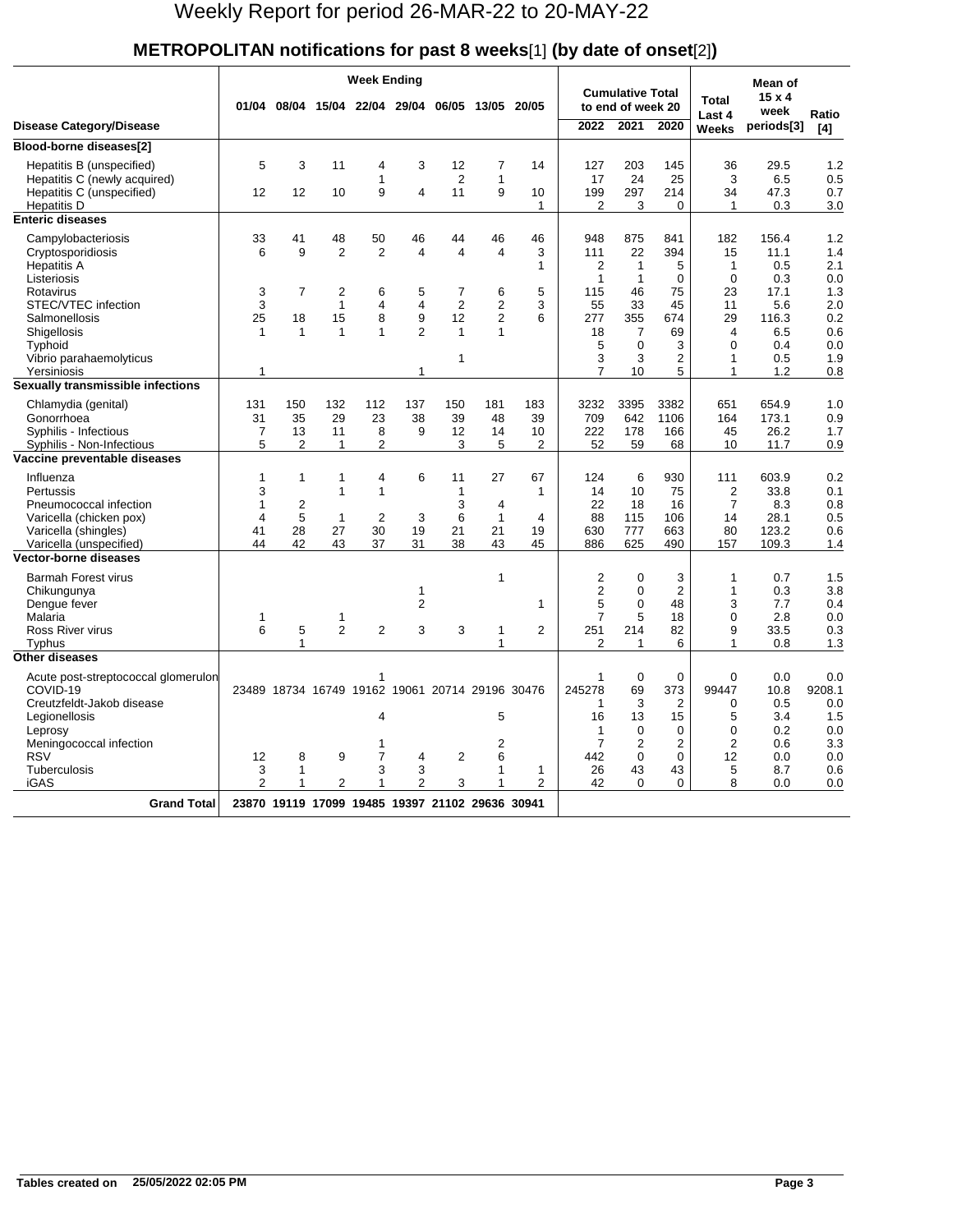|                                                                                                                                         |                                                           | Metropolitan area (North)                       |                                          |                    | Metropolitan area (South)                        |                                          | Metropolitan area (East) |                                              |                                          |  |
|-----------------------------------------------------------------------------------------------------------------------------------------|-----------------------------------------------------------|-------------------------------------------------|------------------------------------------|--------------------|--------------------------------------------------|------------------------------------------|--------------------------|----------------------------------------------|------------------------------------------|--|
| <b>Disease Category/Disease</b>                                                                                                         | Last<br>Week                                              | Last 4<br>Weeks[5]                              | Cum. YTD<br>Rate[6]                      | Last<br>Week       | Last 4<br>Weeks[5]                               | Cum. YTD<br>Rate[6]                      | Last<br>Week             | Last 4<br>Weeks[5]                           | Cum. YTD<br>Rate[6]                      |  |
| Blood-borne diseases[2]                                                                                                                 |                                                           |                                                 |                                          |                    |                                                  |                                          |                          |                                              |                                          |  |
| Hepatitis B (unspecified)<br>Hepatitis C (newly acquired)<br>Hepatitis C (unspecified)<br><b>Hepatitis D</b>                            | $\overline{2}$<br>$\overline{\mathbf{c}}$<br>$\mathbf{1}$ | 8(9)<br>5(7)<br>1(1)                            | 4.1<br>3.9<br>0.3                        | 4<br>2             | 11(6)<br>1(1)<br>13(13)                          | 4.9<br>0.7<br>11.5                       | 8<br>6                   | 17(11)<br>2(3)<br>16 (22)                    | 8.7<br>1.6<br>12.6                       |  |
| <b>Enteric diseases</b>                                                                                                                 |                                                           |                                                 |                                          |                    |                                                  |                                          |                          |                                              |                                          |  |
| Campylobacteriosis<br>Cryptosporidiosis<br><b>Hepatitis A</b><br>Listeriosis                                                            | 19<br>$\mathbf{1}$                                        | 67 (52)<br>9                                    | 44.3<br>4.2<br>0.1                       | 13<br>2            | 61 (39)<br>3(2)                                  | 47.7<br>2.4<br>0.1                       | 14<br>1                  | 54 (52)<br>3(4)<br>1                         | 40.8<br>8.7<br>0.1                       |  |
| Rotavirus<br>STEC/VTEC infection<br>Salmonellosis<br>Shigellosis<br>Typhoid<br>Vibrio parahaemolyticus                                  | $\overline{2}$<br>$\mathbf{1}$<br>2                       | 9(6)<br>3<br>13 (19)<br>(1)                     | 4.3<br>1.6<br>12.6<br>0.7                | 1                  | 4(1)<br>3(2)<br>6(16)<br>$\mathbf{1}$            | 5.1<br>2.5<br>11.0<br>0.7                | 3<br>1<br>4              | 10(3)<br>5(4)<br>10(16)<br>3<br>1            | 6.6<br>3.5<br>14.9<br>1.1<br>0.7<br>0.4  |  |
| Yersiniosis<br>Sexually transmissible infections                                                                                        |                                                           | (1)                                             | 0.4                                      |                    | 1                                                | 0.4                                      |                          | (1)                                          | 0.1                                      |  |
| Chlamydia (genital)<br>Gonorrhoea<br>Syphilis (congenital)                                                                              | 74<br>11                                                  | 223 (198)<br>45 (33)                            | 135.0<br>25.5                            | 56<br>10           | 201 (179)<br>44 (40)                             | 145.3<br>30.9                            | 53<br>18                 | 227 (265)<br>75 (59)                         | 170.8<br>42.5                            |  |
| Syphilis - Infectious<br>Syphilis - Non-Infectious                                                                                      | $\overline{2}$<br>$\mathbf{1}$                            | 12(6)<br>5(4)                                   | 8.0<br>2.0                               | 5                  | 13(15)<br>1(4)                                   | 7.8<br>1.8                               | 3<br>1                   | 20(15)<br>4(5)                               | 15.0<br>3.4                              |  |
| Vaccine preventable diseases                                                                                                            |                                                           |                                                 |                                          |                    |                                                  |                                          |                          |                                              |                                          |  |
| Influenza<br>Mumps<br>Pertussis<br>Pneumococcal infection<br>Varicella (chicken pox)<br>Varicella (shingles)<br>Varicella (unspecified) | 17<br>11<br>15                                            | 34<br>1(1)<br>4(3)<br>3(8)<br>33(47)<br>58 (34) | 5.7<br>0.7<br>0.9<br>4.6<br>30.6<br>39.4 | 22<br>1<br>5<br>15 | 33<br>1<br>1 $(4)$<br>5(4)<br>24 (45)<br>44 (51) | 4.9<br>0.7<br>1.2<br>4.5<br>33.9<br>45.0 | 28<br>4<br>3<br>15       | 44 (1)<br>2(2)<br>6(8)<br>23 (42)<br>55 (34) | 6.6<br>0.5<br>0.9<br>3.3<br>24.0<br>39.7 |  |
| <b>Vector-borne diseases</b>                                                                                                            |                                                           |                                                 |                                          |                    |                                                  |                                          |                          |                                              |                                          |  |
| <b>Barmah Forest virus</b><br>Chikungunya<br>Dengue fever<br>Malaria<br>Ross River virus<br>Typhus                                      | $\mathbf{1}$                                              | 1<br>$\overline{2}$<br>(1)<br>2(13)<br>1        | 0.1<br>0.3<br>0.5<br>6.0<br>0.1          | $\mathbf{1}$       | 1<br>1<br>2(21)<br>(1)                           | 0.1<br>0.1<br>0.4<br>0.3<br>16.6<br>0.1  | 1                        | (1)<br>5(15)                                 | 0.1<br>0.1<br>13.0                       |  |
| <b>Zoonotic diseases</b>                                                                                                                |                                                           |                                                 |                                          |                    |                                                  |                                          |                          |                                              |                                          |  |
| Q Fever                                                                                                                                 |                                                           |                                                 |                                          |                    |                                                  |                                          |                          |                                              |                                          |  |
| <b>Other diseases</b>                                                                                                                   |                                                           |                                                 |                                          |                    |                                                  |                                          |                          |                                              |                                          |  |
| Acute post-streptococcal glomerulonephritis (APS<br>COVID-19<br>Creutzfeldt-Jakob disease<br>Legionellosis<br>Leprosy                   |                                                           | 10737 35785 (5)<br>5(3)                         | 11941.8<br>1.5                           |                    | 9624 31293 (3)                                   | 0.1<br>10611.0<br>0.1<br>0.3             |                          | 10115 32369 (5)                              | 11641.1<br>0.4<br>0.1                    |  |
| Melioidosis<br>Meningococcal infection<br><b>RSV</b><br><b>Tuberculosis</b><br>iGAS                                                     |                                                           | 3<br>(4)                                        | 0.3<br>17.3<br>1.1<br>1.4                | 1                  | 2<br>5<br>2(2)<br>3                              | 0.4<br>22.8<br>0.6<br>2.4                | 1<br>1                   | 4<br>3(4)<br>5                               | 0.3<br>21.8<br>1.9<br>$2.2\,$            |  |
| <b>Grand Total</b>                                                                                                                      |                                                           | 10899 36332 (456)                               |                                          |                    | 9762 31780 (449)                                 |                                          |                          | 10280 32964 (572)                            |                                          |  |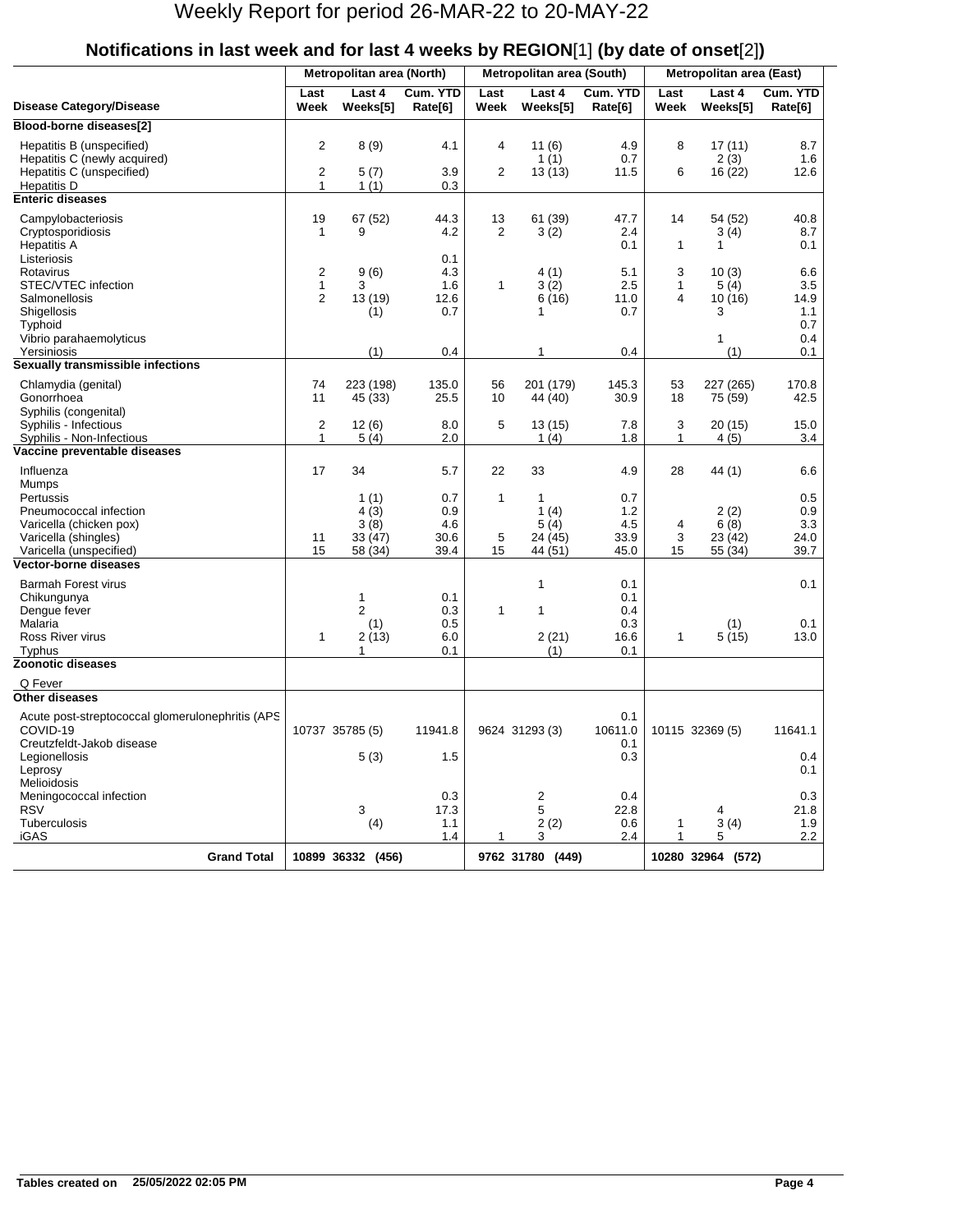|                                                                                                              |                   | <b>Southwest</b>    |                           |                     | <b>Great Southern</b>    |                            | <b>Coastal and Wheatbelt</b> |                    |                            |  |
|--------------------------------------------------------------------------------------------------------------|-------------------|---------------------|---------------------------|---------------------|--------------------------|----------------------------|------------------------------|--------------------|----------------------------|--|
| <b>Disease Category/Disease</b>                                                                              | Last<br>Week      | Last 4<br>Weeks[5]  | Cum. YTD<br>Rate[6]       | Last<br>Week        | Last 4<br>Weeks[5]       | Cum. YTD<br>Rate[6]        | Last<br>Week                 | Last 4<br>Weeks[5] | Cum. YTD<br>Rate[6]        |  |
| Blood-borne diseases[2]                                                                                      |                   |                     |                           |                     |                          |                            |                              |                    |                            |  |
| Hepatitis B (unspecified)<br>Hepatitis C (newly acquired)<br>Hepatitis C (unspecified)<br><b>Hepatitis D</b> | 3                 | 1(2)<br>4(5)        | 4.3<br>1.6<br>9.8         |                     | 1(1)<br>1(1)             | 1.6<br>3.3<br>19.5         |                              | (1)<br>1(2)        | 4.0<br>12.1                |  |
| <b>Enteric diseases</b>                                                                                      |                   |                     |                           |                     |                          |                            |                              |                    |                            |  |
| Campylobacteriosis<br>Cryptosporidiosis<br><b>Hepatitis A</b><br>Listeriosis                                 | 5<br>$\mathbf{1}$ | 18 (18)<br>2(6)     | 52.7<br>3.3<br>0.5        | 2                   | 9(2)<br>1                | 74.8<br>6.5                | $\overline{2}$               | 5(5)               | 32.3<br>1.3                |  |
| Rotavirus<br>STEC/VTEC infection<br>Salmonellosis<br>Shigellosis<br>Typhoid<br>Vibrio parahaemolyticus       | $\overline{c}$    | 2(3)<br>2(4)        | 2.2<br>3.8<br>19.6        | 1                   | 2(1)                     | 3.3<br>4.9<br>11.4         |                              | 1(4)               | 5.4<br>6.7<br>13.5         |  |
| Yersiniosis                                                                                                  |                   |                     |                           |                     |                          |                            |                              |                    | 1.3                        |  |
| Sexually transmissible infections                                                                            |                   |                     |                           |                     |                          |                            |                              |                    |                            |  |
| Chlamydia (genital)<br>Gonorrhoea<br>Syphilis (congenital)                                                   | 9                 | 23 (50)<br>2(7)     | 87.5<br>12.5              | 4                   | 13(14)<br>$\overline{2}$ | 73.2<br>9.8                | 3                            | 9(10)<br>2         | 78.1<br>16.2               |  |
| Syphilis - Infectious                                                                                        |                   | (1)<br>$\mathbf{1}$ | 1.1                       |                     |                          | 3.3                        | $\mathbf{1}$                 | 1                  | 4.0                        |  |
| Syphilis - Non-Infectious<br>Vaccine preventable diseases                                                    |                   |                     | 2.2                       |                     |                          | 1.6                        |                              |                    | 2.7                        |  |
| Influenza<br>Mumps<br>Pertussis                                                                              | $\overline{2}$    | 6(3)                | 4.9                       |                     | 1                        | 1.6                        | $\mathbf{1}$                 | 1(1)               | 1.3                        |  |
| Pneumococcal infection<br>Varicella (chicken pox)<br>Varicella (shingles)<br>Varicella (unspecified)         | 1<br>5<br>4       | 1(2)<br>15(27)<br>4 | 0.5<br>8.2<br>71.8<br>2.2 | 1<br>$\overline{2}$ | 1<br>(1)<br>4(9)<br>8    | 3.3<br>1.6<br>53.7<br>34.2 | $\mathbf 1$<br>1<br>1        | 2<br>2(5)<br>6(1)  | 1.3<br>4.0<br>43.1<br>28.3 |  |
| Vector-borne diseases                                                                                        |                   |                     |                           |                     |                          |                            |                              |                    |                            |  |
| <b>Barmah Forest virus</b><br>Chikungunya<br>Dengue fever<br>Malaria<br>Ross River virus<br><b>Typhus</b>    |                   | 2(12)               | 25.6<br>1.1               | 1                   | (6)<br>$\overline{2}$    | 37.4<br>3.3                | $\mathbf{1}$                 | 1(16)              | 16.2                       |  |
| Zoonotic diseases                                                                                            |                   |                     |                           |                     |                          |                            |                              |                    |                            |  |
| Q Fever                                                                                                      |                   |                     |                           |                     |                          |                            |                              |                    |                            |  |
| Other diseases                                                                                               |                   |                     |                           |                     |                          |                            |                              |                    |                            |  |
| Acute post-streptococcal glomerulonephritis (APS<br>COVID-19<br>Creutzfeldt-Jakob disease                    |                   | 1959 6477 (1)       | 6870.7                    | 322                 | 1056                     | 3737.0                     | 348                          | 1080               | 3432.0                     |  |
| Legionellosis<br>Leprosy<br>Melioidosis                                                                      |                   | (4)                 | 1.6                       |                     |                          | 1.6                        |                              |                    |                            |  |
| Meningococcal infection<br><b>RSV</b><br>Tuberculosis                                                        | $\overline{2}$    | 5                   | 41.3<br>1.1               | $\mathbf{1}$        | $\mathbf{1}$             | 43.9<br>1.6                |                              | 1                  | 20.2                       |  |
| iGAS                                                                                                         |                   |                     | 2.7                       |                     |                          | 3.3                        |                              |                    | 1.3                        |  |
| <b>Grand Total</b>                                                                                           | 1993              | 6565 (145)          |                           | 334                 | 1102 (35)                |                            | 359                          | 1112 (45)          |                            |  |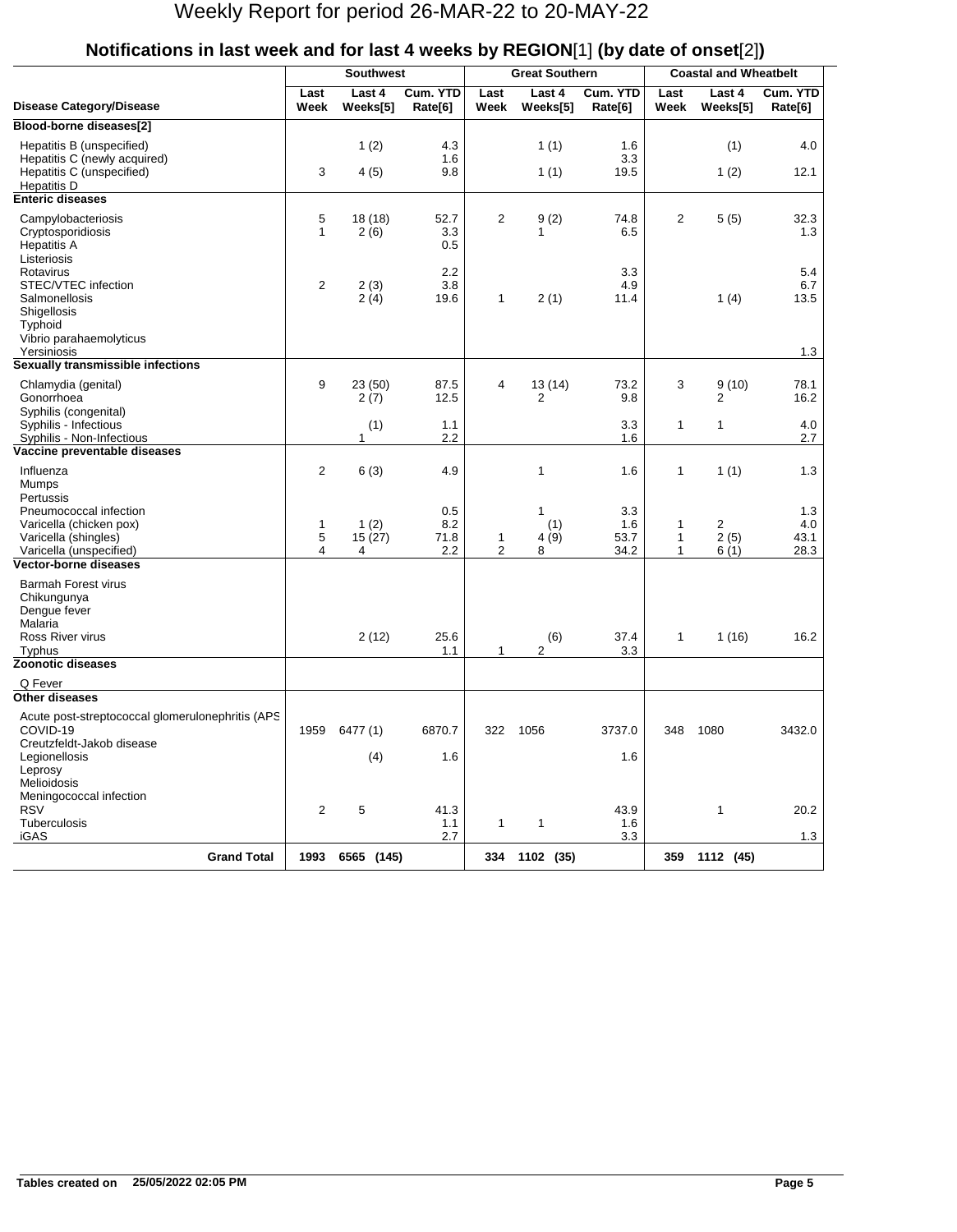|                                                                                                                                         |                                             | <b>Midwest</b>           |                                            |                | <b>Goldfields</b>             |                                                 |                              |                                   |                                  |
|-----------------------------------------------------------------------------------------------------------------------------------------|---------------------------------------------|--------------------------|--------------------------------------------|----------------|-------------------------------|-------------------------------------------------|------------------------------|-----------------------------------|----------------------------------|
| <b>Disease Category/Disease</b>                                                                                                         | Last<br>Week                                | Last 4<br>Weeks[5]       | Cum. YTD<br>Rate[6]                        | Last<br>Week   | Last 4<br>Weeks[5]            | Cum. YTD<br>Rate[6]                             | Last<br>Week                 | Last 4<br>Weeks[5]                | Cum. YTD<br>Rate[6]              |
| Blood-borne diseases[2]                                                                                                                 |                                             |                          |                                            |                |                               |                                                 |                              |                                   |                                  |
| Hepatitis B (unspecified)<br>Hepatitis C (newly acquired)<br>Hepatitis C (unspecified)<br>Hepatitis D                                   |                                             | 1(3)<br>2(4)             | 6.7<br>10.1                                |                | $\mathbf{1}$<br>2(1)          | 5.9<br>11.9                                     | $\mathbf{1}$<br>$\mathbf{1}$ | 2<br>1(2)                         | 11.8<br>16.9                     |
| <b>Enteric diseases</b>                                                                                                                 |                                             |                          |                                            |                |                               |                                                 |                              |                                   |                                  |
| Campylobacteriosis<br>Cryptosporidiosis<br><b>Hepatitis A</b><br>Listeriosis                                                            | 3                                           | 8(5)                     | 38.7<br>1.7                                | 1              | 4(6)<br>2(1)                  | 31.7<br>4.0                                     | $\overline{2}$               | 6(3)<br>1                         | 47.4<br>15.2                     |
| Rotavirus<br>STEC/VTEC infection<br>Salmonellosis<br>Shigellosis<br>Typhoid<br>Vibrio parahaemolyticus                                  | 1                                           | 1<br>(1)<br>3(3)<br>1(1) | 1.7<br>8.4<br>26.9<br>6.7                  |                | 1<br>1(1)                     | 4.0<br>5.9<br>11.9                              |                              | $\overline{2}$<br>2(5)<br>(2)     | 6.8<br>5.1<br>33.8<br>6.8        |
| Yersiniosis<br>Sexually transmissible infections                                                                                        |                                             |                          |                                            |                |                               |                                                 |                              |                                   |                                  |
| Chlamydia (genital)<br>Gonorrhoea<br>Syphilis (congenital)                                                                              | 4                                           | 21 (14)<br>1             | 181.9<br>33.7                              | 4<br>4         | 30(17)<br>12(17)              | 231.5<br>120.7<br>2.0                           | 11<br>5                      | 33(22)<br>30(13)                  | 223.4<br>181.1<br>1.7            |
| Syphilis - Infectious<br>Syphilis - Non-Infectious                                                                                      | $\mathbf{1}$                                | 3(1)<br>(2)              | 16.8<br>8.4                                | $\mathbf{1}$   | 4(1)<br>1(1)                  | 19.8<br>9.9                                     | 2                            | 10(10)                            | 54.1<br>11.8                     |
| Vaccine preventable diseases                                                                                                            |                                             |                          |                                            |                |                               |                                                 |                              |                                   |                                  |
| Influenza<br>Mumps<br>Pertussis<br>Pneumococcal infection<br>Varicella (chicken pox)<br>Varicella (shingles)<br>Varicella (unspecified) | 19<br>1<br>$\overline{c}$<br>$\overline{2}$ | 24<br>1<br>7(5)<br>3(3)  | 40.4<br>3.4<br>3.4<br>10.1<br>30.3<br>42.1 | $\overline{2}$ | 3<br>3<br>1(1)<br>3(5)<br>(1) | 5.9<br>2.0<br>2.0<br>17.8<br>7.9<br>51.4<br>2.0 | 1                            | 4(1)<br>2(1)<br>1(1)<br>3(6)<br>1 | 6.8<br>8.5<br>8.5<br>20.3<br>1.7 |
| <b>Vector-borne diseases</b>                                                                                                            |                                             |                          |                                            |                |                               |                                                 |                              |                                   |                                  |
| <b>Barmah Forest virus</b><br>Chikungunya<br>Dengue fever<br>Malaria<br>Ross River virus                                                |                                             | 1(5)                     | 10.1                                       |                | 1(2)                          | 2.0<br>4.0                                      |                              | (3)                               | 1.7<br>15.2                      |
| <b>Typhus</b><br><b>Zoonotic diseases</b>                                                                                               |                                             |                          |                                            |                |                               |                                                 |                              |                                   |                                  |
| Q Fever                                                                                                                                 |                                             |                          | 1.7                                        |                |                               |                                                 |                              |                                   |                                  |
| <b>Other diseases</b>                                                                                                                   |                                             |                          |                                            |                |                               |                                                 |                              |                                   |                                  |
| Acute post-streptococcal glomerulonephritis (APS<br>COVID-19<br>Creutzfeldt-Jakob disease<br>Legionellosis<br>Leprosy                   | 278                                         | 1027<br>1                | 4107.2<br>1.7                              | 146            | 527                           | 3709.7<br>2.0                                   | 208                          | 761                               | 6059.3                           |
| Melioidosis<br>Meningococcal infection<br><b>RSV</b>                                                                                    |                                             | 1                        | 133.0                                      |                |                               | 11.9                                            |                              |                                   | 162.4                            |
| Tuberculosis<br>iGAS                                                                                                                    |                                             | 1                        | 1.7<br>6.7                                 |                | 1                             | 2.0<br>5.9                                      |                              | 4                                 | 13.5                             |
| <b>Grand Total</b>                                                                                                                      | 311                                         | 1107 (47)                |                                            | 158            | 597 (54)                      |                                                 | 231                          | 863 (69)                          |                                  |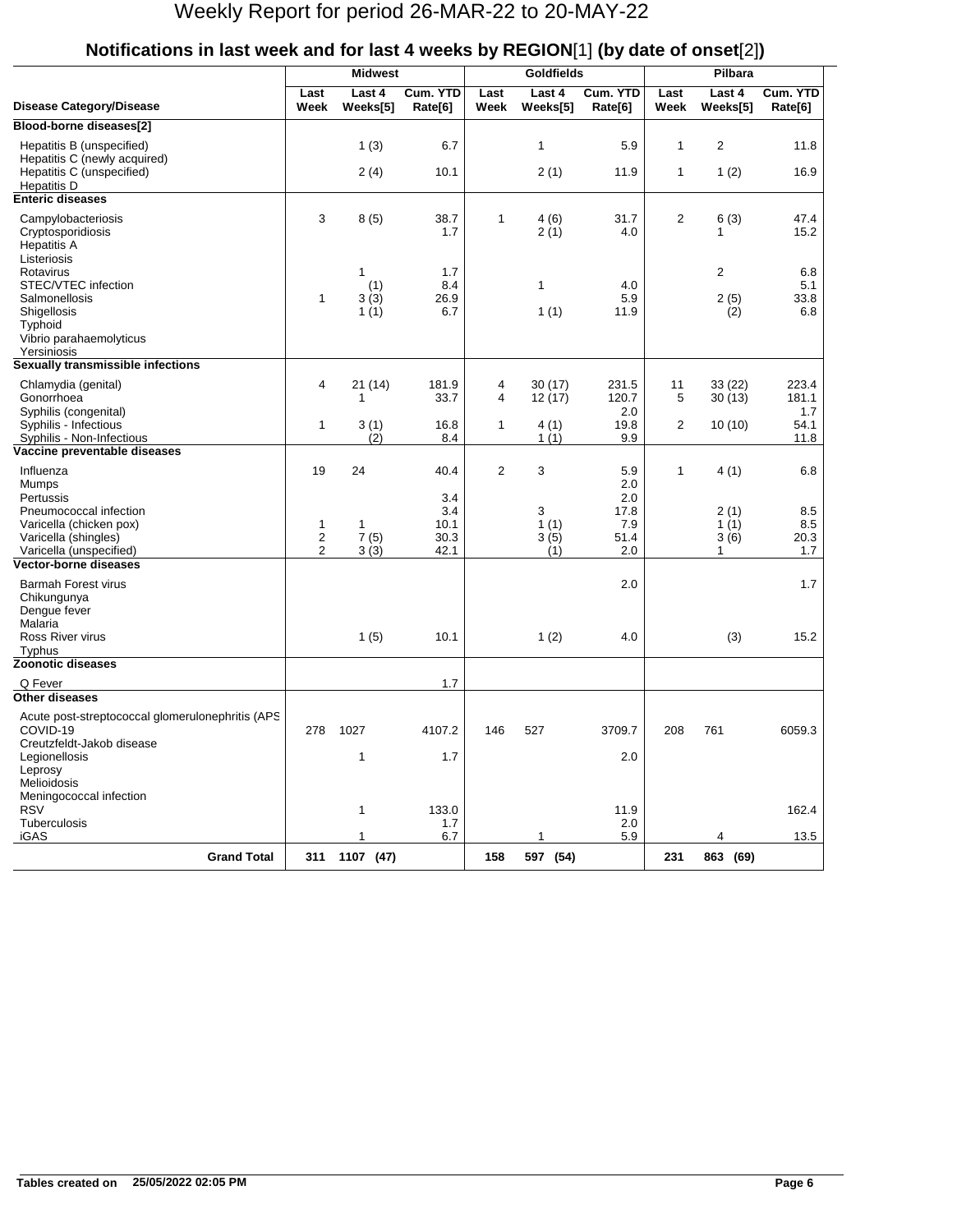|                                                                                                                  |              | Kimberley                    |                             | <b>STATE TOTAL</b>                                 |                                                               |                                         |
|------------------------------------------------------------------------------------------------------------------|--------------|------------------------------|-----------------------------|----------------------------------------------------|---------------------------------------------------------------|-----------------------------------------|
| <b>Disease Category/Disease</b>                                                                                  | Last<br>Week | Last 4<br>Weeks[5]           | Cum. YTD<br>Rate[6]         | Last<br>Week                                       | Last 4<br>Weeks[5]                                            | Cum. YTD<br>Rate[6]                     |
| Blood-borne diseases[2]                                                                                          |              |                              |                             |                                                    |                                                               |                                         |
| Hepatitis B (unspecified)<br>Hepatitis C (newly acquired)<br>Hepatitis C (unspecified)<br><b>Hepatitis D</b>     |              | (1)                          | 11.6<br>17.4                | 16<br>0<br>14<br>1                                 | 43 (34)<br>3(8)<br>45 (57)<br>1 $(1)$                         | 6.0<br>0.9<br>10.2<br>0.1               |
| <b>Enteric diseases</b>                                                                                          |              |                              |                             |                                                    |                                                               |                                         |
| Campylobacteriosis<br>Cryptosporidiosis<br><b>Hepatitis A</b><br>Listeriosis<br>Rotavirus<br>STEC/VTEC infection | 1            | 1(2)<br>1(5)<br>$\mathbf{1}$ | 23.2<br>29.1<br>17.4<br>5.8 | 63<br>4<br>1<br>0<br>5<br>5                        | 237 (184)<br>23 (18)<br>1 $(0)$<br>0(0)<br>26 (10)<br>15 (10) | 44.8<br>5.5<br>0.1<br>0.0<br>5.1<br>3.1 |
| Salmonellosis<br>Shigellosis<br>Typhoid<br>Vibrio parahaemolyticus<br>Yersiniosis                                | 2            | 2(5)<br>3(2)                 | 55.2<br>32.0                | 8<br>3<br>0<br>0<br>0                              | 43 (75)<br>10 (10)<br>0(0)<br>1 $(0)$<br>1 (2)                | 14.7<br>1.7<br>0.2<br>0.1<br>0.3        |
| Sexually transmissible infections                                                                                |              |                              |                             |                                                    |                                                               |                                         |
| Chlamydia (genital)<br>Gonorrhoea<br>Syphilis (congenital)<br>Syphilis - Infectious                              | 7<br>7<br>3  | 30 (51)<br>30 (35)<br>7(7)   | 517.1<br>467.7<br>95.9      | 227<br>56<br>0<br>19                               | 816 (828)<br>244 (207)<br>0(0)<br>71 (56)                     | 152.3<br>41.4<br>0.1<br>11.8            |
| Syphilis - Non-Infectious                                                                                        | 1            | 2                            | 14.5                        | 3                                                  | 14 (16)                                                       | 3.1                                     |
| Vaccine preventable diseases                                                                                     |              |                              |                             |                                                    |                                                               |                                         |
| Influenza<br>Mumps<br>Pertussis<br>Pneumococcal infection<br>Varicella (chicken pox)                             |              | 1                            | 14.5                        | 97<br>0<br>1<br>1<br>$\overline{7}$                | 165(6)<br>0(0)<br>2(1)<br>15 (10)<br>20 (27)                  | 6.9<br>0.0<br>0.6<br>1.8<br>4.6         |
| Varicella (shingles)                                                                                             | 2<br>1       | 2(6)                         | 61.0                        | 30                                                 | 116 (198)                                                     | 34.1                                    |
| Varicella (unspecified)<br><b>Vector-borne diseases</b>                                                          |              | 2                            | 11.6                        | 55                                                 | 182 (124)                                                     | 36.2                                    |
| <b>Barmah Forest virus</b><br>Chikungunya<br>Dengue fever<br>Malaria                                             |              | 1                            | 11.6                        | 0<br>0<br>1<br>0                                   | 2(0)<br>1 $(0)$<br>3 (0)<br>1(2)                              | 0.3<br>0.1<br>0.2<br>0.3                |
| Ross River virus<br>Typhus                                                                                       | 1            | 1(5)                         | 72.6                        | 4<br>1                                             | 15 (99)<br>3 (2)                                              | 14.1<br>0.2                             |
| Zoonotic diseases                                                                                                |              |                              |                             |                                                    |                                                               |                                         |
| Q Fever                                                                                                          |              |                              |                             | 0                                                  | 0(2)                                                          | 0.0                                     |
| <b>Other diseases</b>                                                                                            |              |                              |                             |                                                    |                                                               |                                         |
| Acute post-streptococcal glomerulonephritis (APS<br>COVID-19<br>Creutzfeldt-Jakob disease<br>Legionellosis       | 128          | 1(1)<br>592                  | 26.1<br>10769.6<br>2.9      | 0<br>0<br>1                                        | 1(1)<br>34019 111759 (32)<br>0(0)<br>7(7)                     | 0.4<br>10414.4<br>0.0<br>0.9            |
| Leprosy<br>Melioidosis<br>Meningococcal infection                                                                |              | (1)                          | 5.8                         | 0<br>0<br>0                                        | 0(0)<br>0(1)<br>2(0)                                          | 0.0<br>0.1<br>0.3                       |
| <b>RSV</b><br>Tuberculosis<br><b>iGAS</b>                                                                        |              | $\mathbf{1}$<br>2            | 491.0<br>29.1               | $\overline{c}$<br>$\overline{c}$<br>$\overline{2}$ | 22(0)<br>7(10)<br>17(0)                                       | 34.5<br>0.9<br>2.8                      |
| <b>Grand Total</b>                                                                                               | 153          | 680 (121)                    |                             |                                                    | 34648 113934 (2039)                                           |                                         |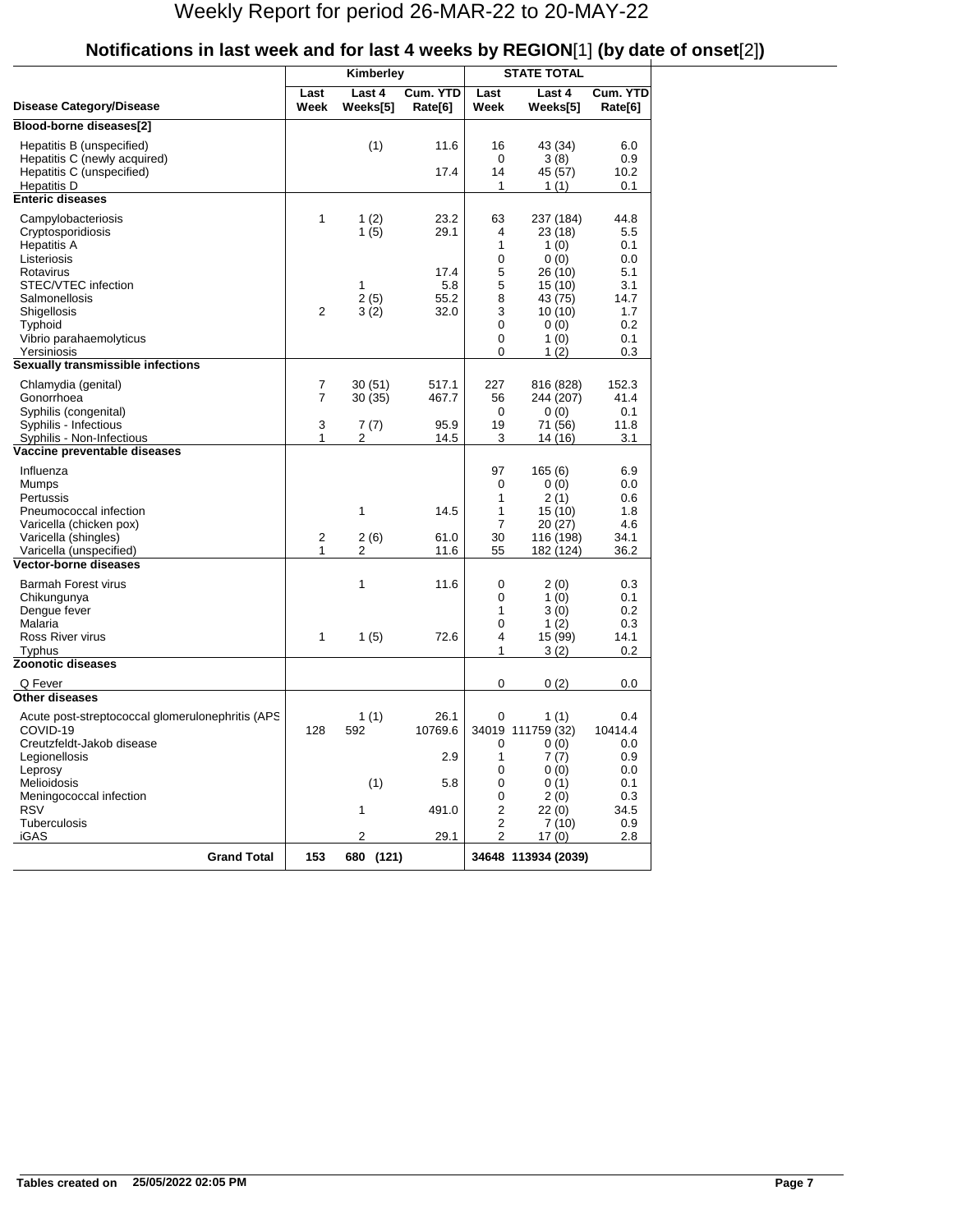|                                      |             |              |       | <b>Week Ending</b> |       |       |       |       | <b>Cumulative Total</b> |      |
|--------------------------------------|-------------|--------------|-------|--------------------|-------|-------|-------|-------|-------------------------|------|
|                                      | 01/04       | 08/04        | 15/04 | 22/04              | 29/04 | 06/05 | 13/05 | 20/05 | to end of Week 20       |      |
|                                      |             |              |       |                    |       |       |       |       | 2022                    | 2021 |
| Salmonella Total                     | 33          | 26           | 19    | 16                 | 13    | 16    | 6     | 8     | 393                     | 476  |
| Serotype/Phage                       |             |              |       |                    |       |       |       |       |                         |      |
| Salmonella Agona                     |             |              |       |                    |       |       |       |       | 6                       | 3    |
| Salmonella Amsterdam                 |             | $\mathbf 1$  |       |                    |       |       |       |       |                         | 0    |
| Salmonella Anatum                    |             |              |       |                    |       | 1     |       |       | 5                       | 5    |
| Salmonella Anatum var 15+            |             |              |       | 1                  |       |       |       |       |                         | 0    |
| Salmonella Bareilly                  |             |              |       |                    |       |       |       |       | 0                       | 3    |
| Salmonella Bleadon subsp II          | 1           |              |       |                    |       |       |       |       |                         | 0    |
| Salmonella Blukwa                    |             |              |       |                    |       |       |       | 1     |                         | 0    |
| Salmonella Bovismorbificans          |             | 1            | 1     |                    |       |       | 1     |       | 6                       | 5    |
| Salmonella Braenderup                |             |              |       |                    |       |       |       |       |                         | 0    |
| Salmonella Cerro                     |             |              |       |                    |       |       |       |       |                         | 2    |
| Salmonella Chester                   | $\mathbf 1$ | 1            |       | 1                  | 1     | 1     |       |       | 7                       | 6    |
| Salmonella Choleraesuis bv Australia |             |              |       | $\mathbf 1$        |       |       |       |       | 5                       | 4    |
| Salmonella Choleraesuis bv Decatur   |             |              |       |                    |       |       |       |       | 6                       | 7    |
| Salmonella Corvallis                 |             |              |       |                    |       |       |       |       | 1                       | 2    |
| Salmonella Eastbourne                |             |              |       |                    |       |       |       |       | 3                       | 2    |
| Salmonella Enteritidis               |             | 1            |       |                    |       |       |       |       | 3                       | 7    |
| Salmonella Essen                     |             |              |       |                    |       |       |       |       | 0                       | 0    |
| Salmonella Fremantle subsp II        |             |              | 1     |                    |       |       |       |       |                         | 3    |
| Salmonella Give                      |             |              |       |                    |       |       |       |       | 3                       | 4    |
| Salmonella Give var 15+              |             |              |       |                    |       |       |       |       | 0                       | 0    |
| Salmonella Havana                    |             |              |       |                    |       | 1     |       |       | 3                       | 1    |
| Salmonella Houten subsp IV           |             |              |       |                    |       |       |       |       |                         | 2    |
| Salmonella Hvittingfoss              |             |              |       |                    |       |       |       |       | 1                       | 2    |
| Salmonella Infantis                  |             |              | 1     |                    | 1     |       |       |       | 6                       | 21   |
| Salmonella Irumu                     |             |              |       |                    |       |       |       |       | 1                       |      |
| Salmonella Johannesburg              |             |              |       |                    |       |       |       |       | 2                       | 2    |
| Salmonella Kentucky                  |             |              |       |                    |       |       | 2     |       | 2                       | 0    |
| Salmonella Kiambu                    |             | $\mathbf{1}$ | 1     |                    | 1     | 1     |       |       | 8                       | 2    |
| Salmonella Litchfield                |             |              |       |                    |       |       |       |       | 3                       | 3    |
| Salmonella Mgulani                   | 1           |              |       |                    |       |       |       |       | 2                       | 0    |
| Salmonella Muenchen                  |             |              |       | 1                  | 1     |       |       |       | 10                      | 9    |
| Salmonella Newport                   |             |              |       |                    |       |       |       |       | 2                       | 7    |
| Salmonella Ohlstedt                  |             |              |       |                    |       |       |       |       | 2                       | 0    |
| Salmonella Oranienburg               |             |              | 1     |                    |       |       |       |       | 13                      | 3    |
| Salmonella Orientalis                |             |              |       |                    |       | 1     |       |       | 1                       | 0    |
| Salmonella Orion                     |             |              | 1     |                    | 1     |       | 1     |       | 6                       | 5    |
| Salmonella Orion var 15+             |             |              |       |                    |       |       |       |       |                         | 0    |
| Salmonella Paratyphi B bv Java       | 1           |              |       |                    | 1     | 1     |       |       |                         |      |
| Salmonella Poona                     |             |              |       |                    |       |       |       |       | 0                       | 4    |
| Salmonella Potsdam                   |             | 1            |       |                    |       |       |       |       | 4                       |      |
| Salmonella Reading                   |             |              |       |                    |       |       |       |       |                         | 7    |
|                                      | 1           |              |       |                    |       |       |       |       | 6                       | 6    |
| Salmonella Rissen                    |             |              |       |                    |       |       |       |       |                         | 2    |
| Salmonella Rubislaw                  |             |              |       |                    |       |       |       |       | 3                       | 1    |
| Salmonella Ruiru                     |             |              |       |                    |       |       |       |       | 1                       | 0    |
| Salmonella Saintpaul                 | 1           | $\mathbf{1}$ |       | $\overline{c}$     | 1     | 1     |       | 1     | 17                      | 17   |
| Salmonella Schwarzengrund            |             |              |       |                    | 1     |       |       |       | 1                       | 0    |
| Salmonella Senftenberg               |             |              |       | $\mathbf 1$        |       |       |       |       | 2                       | 2    |
| Salmonella Stanley                   |             |              |       |                    |       | 1     |       |       | 11                      | 3    |
| Salmonella Tennessee                 |             | 1            | 1     |                    |       |       |       |       | 3                       | 2    |

## **Statewide Salmonella notifications for past 8 weeks (by date of onset**[2]**)**